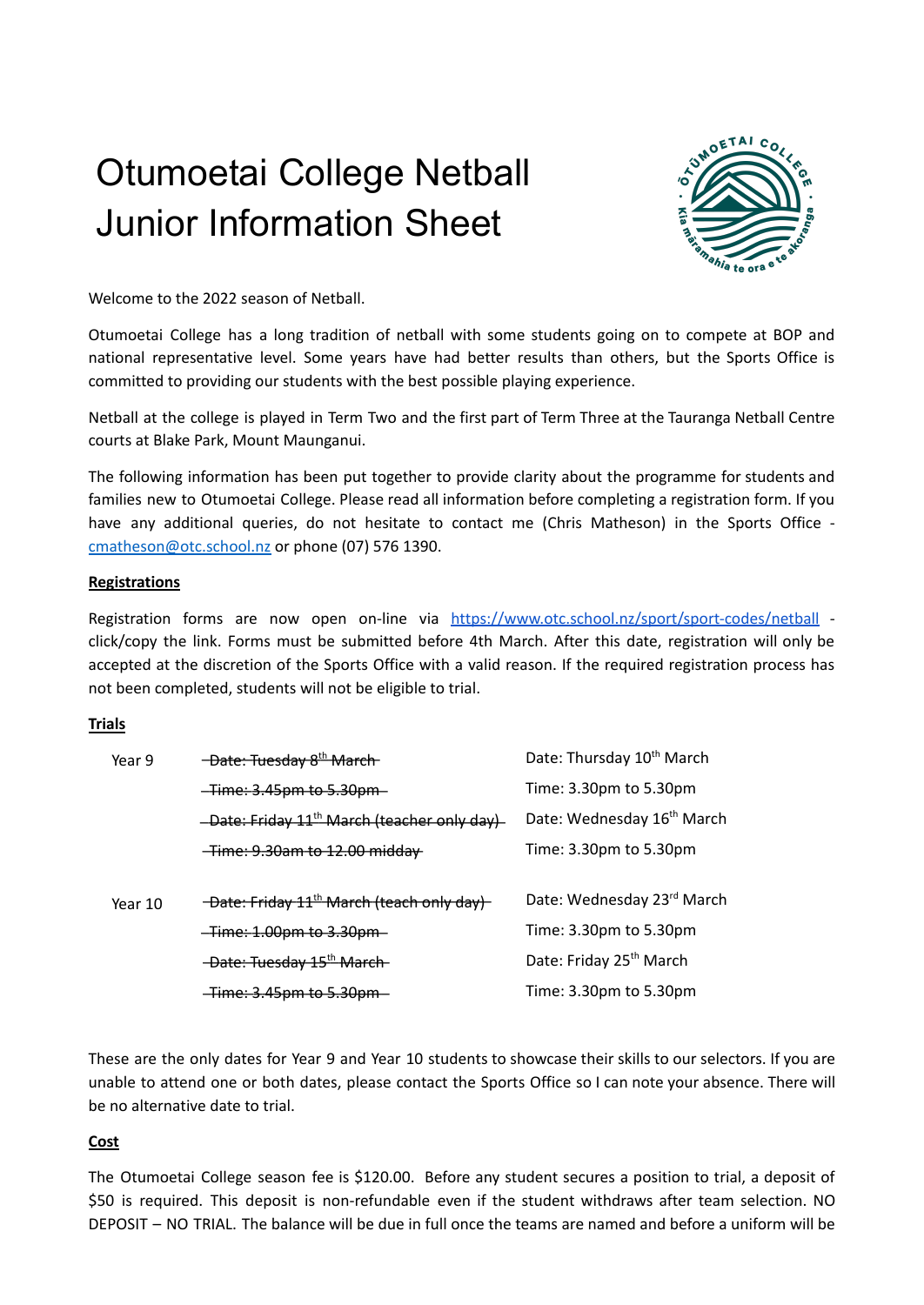issued. This charge can be paid over a few weeks but should be completed as outlined. Payment can be made with cash or by internet banking to Otumoetai College 02-00466-0017349-000, reference 'Netball'.

If there is any issue regarding fees, please contact me to discuss.

\*\*\* This fee is for registration to the Tauranga Netball Club weekly league competition only and does not include entry to additional tournaments, travel or accommodation. All additional fees require full payment prior to commencement of tournament/competition.

## **Team Selection**

Once teams have been confirmed, students will be notified by email, and the team lists will be available for viewing on the Action Centre noticeboard the following day. Be aware there may be a lapse of time (up to 2 weeks) before the team selections will be available. Direct any queries to the Sports Office if you have concerns.

## **Coaches**

All teams must have a designated coach and team manager to enter the Tauranga Netball Centre competition.

We rely heavily on support and practical help from our parents and whanau communities to develop our students as they progress through the Otumoetai College netball programme. We can support you and help your development through Coaching Clinics run by Tauranga Netball Centre, there are several coaching workshops currently on offer at the centre during 2022. Whether you are a beginner coach, a player turned coach or a coach wanting to take it to the next level, there are many opportunities available. Contact the Sports Office for further information or check out the TNC website.

<https://tauranganetball.co.nz/cca1-community-coaching-award-level-1>

On our registration form there is provision for mums, dads, grandparents, older siblings and caregivers to add their name as a coach or manager. Please put your hand up for these truly rewarding positions.

## **Trainings**

Training time/days will be based on the availability of the coach. Training sessions can take place in the morning, after school or in the evening on the outside netball court or under the Dome opposite the Action Centre.

Please note attendance at training is NOT optional, and players are expected at every session even if you are injured. If non-attendance is unavoidable, communicate directly with your coach or manager before training starts. Students should wear appropriate exercise attire and suitable court shoes. A drink bottle is necessary at all practices and games.

#### **Umpires**

The Sports Office will allocate all teams with an umpire. Please see me in the Sports Office if you are interested in either becoming an umpire or upskilling your grade.

#### **Uniforms**

The College netball uniform will be issued from Shed One once team's have been confirmed. Refer to the Daily Notices or Action Centre Noticeboard for the timetable regarding uniform collection. The College uniform is either a dress or top and skirt in the colours of green, black and white. Correct uniform is to be worn by all teams during play. Players are not permitted to wear coloured stockings, rugby socks, skivvies or